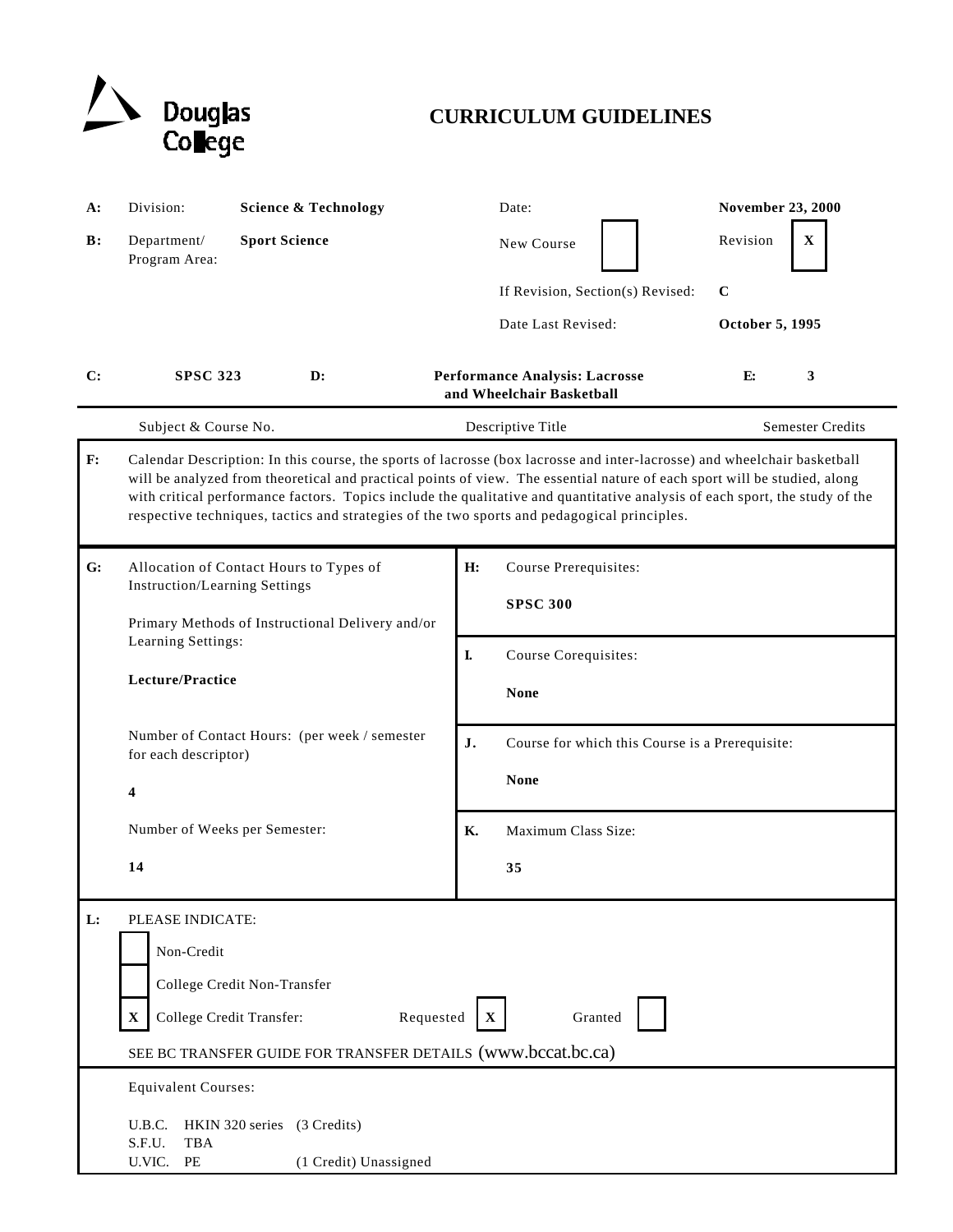**M:** Course Objectives/Learning Outcomes

- 1. Describe the conceptual nature of lacrosse and wheelchair basketball
- 2. Describe and demonstrate the techniques involved in the performance of lacrosse and wheelchair basketball
- 3. Describe and demonstrate the tactics and strategies involved in the performance of lacrosse and wheelchair basketball
- 4. Describe and demonstrate the qualitative and quantitative analysis of lacrosse and wheelchair basketball
- 5. Describe and demonstrate the development of skills and strategies/tactics for lacrosse and wheelchair basketball

## **N:** Course Content

1. Concepts

The student will:

- 1.1 Describe the historical development of the sport
- 1.2 Describe the terminology of the sport
- 1.3 Describe rules concepts and, where applicable, classification systems
- 1.4 Describe positional concepts

## 2. Techniques

The student will:

- 2.1 Describe the purpose of individual skills
- 2.2 Describe the sequence of skilled performance for individual skills
- 2.3 Demonstrate competent performance for individual skills
- 2.4 Describe and demonstrate individual skill learning progressions
- 2.5 Describe and demonstrate feedback techniques:
	- 2.5.1 positive specific feedback
	- 2.5.2 error detection/correction
- 3. Tactics and Strategies

The student will:

- 3.1 Describe the purpose of common tactics and strategies:
	- 3.1.1 offense
	- 3.1.2 defense
	- 3.1.3 transition
- 3.2 Demonstrate basic tactical and strategical formations:
	- 3.2.1 offense
	- 3.2.2 defense
	- 3.2.3 transition
- 3.3 Describe and demonstrate tactical and strategical coaching interactions:
	- 3.3.1 recognition
	- 3.3.2 reaction
	- 3.3.3 scouting
- 3.4 Describe planning and training principles in relation to the analysis of each sport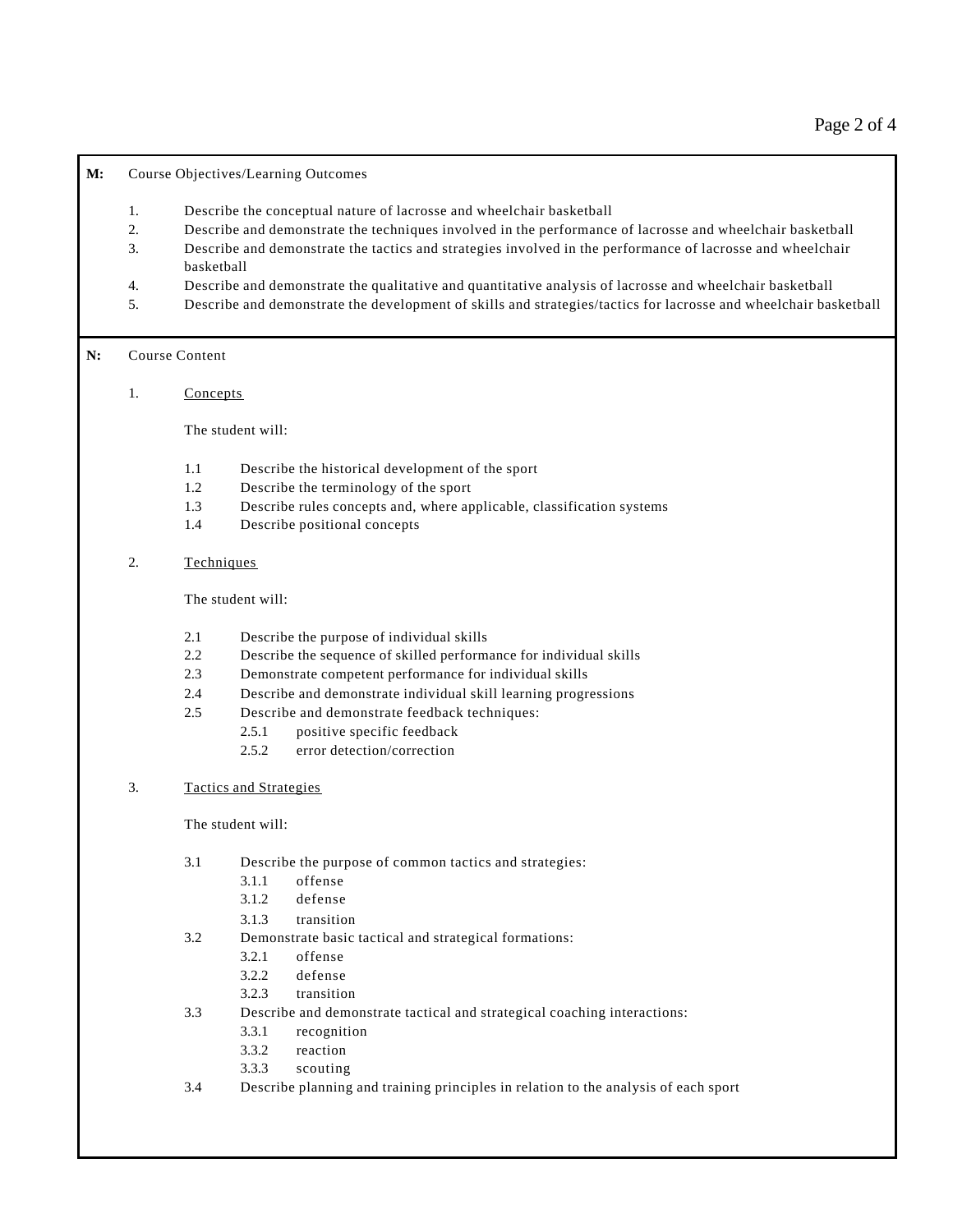N: Course Content (continued)

#### 4. Qualitative and Quantitative Analysis

The student will:

- 4.1 Describe and demonstrate the analysis of each sport:
	- 4.1.1 elements
	- 4.1.2 dimensions
	- 4.1.3 hierarchies
- 4.2 Describe and demonstrate the formative and summative qualitative analysis of each sport
- 4.3 Describe and demonstrate the analysis of each sport:
	- 4.3.1 statistical
	- 4.3.2 flow
	- 4.3.3 time/motion
- 4.4 Describe and demonstrate the formative and summative quantitative analysis of each sport

#### 5. Development of Skills and Strategies/Tactics

The student will:

- 5.1 Describe and apply pedagogical principles for the instruction of skills:
	- 5.1.1 skill progressions
	- 5.1.2 teaching styles
	- 5.1.3 design of learning activities
- 5.2 Describe and apply pedagogical principles for the instruction of strategies/tactics:
	- 5.2.1 strategy concepts
	- 5.2.2 tactical progressions
	- 5.2.3 design of learning activities

**O:** Methods of Instruction

Lecture

Discussion groups and group projects Practical applications and experiences Field observation Guest presenters Technology assisted learning

**P:** Textbooks and Materials to be Purchased by Students

Hedrick, B., Byrnes, D. and Shaver, L. (1989), Wheelchair Basketball, Paralyzed Veterans of America, Washington, D.C.

Hinkson, J. (1993), Lacrosse Fundamentals . Warwick Publishing Inc., Toronto, Ontario.

Lewis, J. (Ed.) (1990), Inter-Lacrosse Instructional Manual. Canadian Lacrosse Association, Ottawa, Ontario.